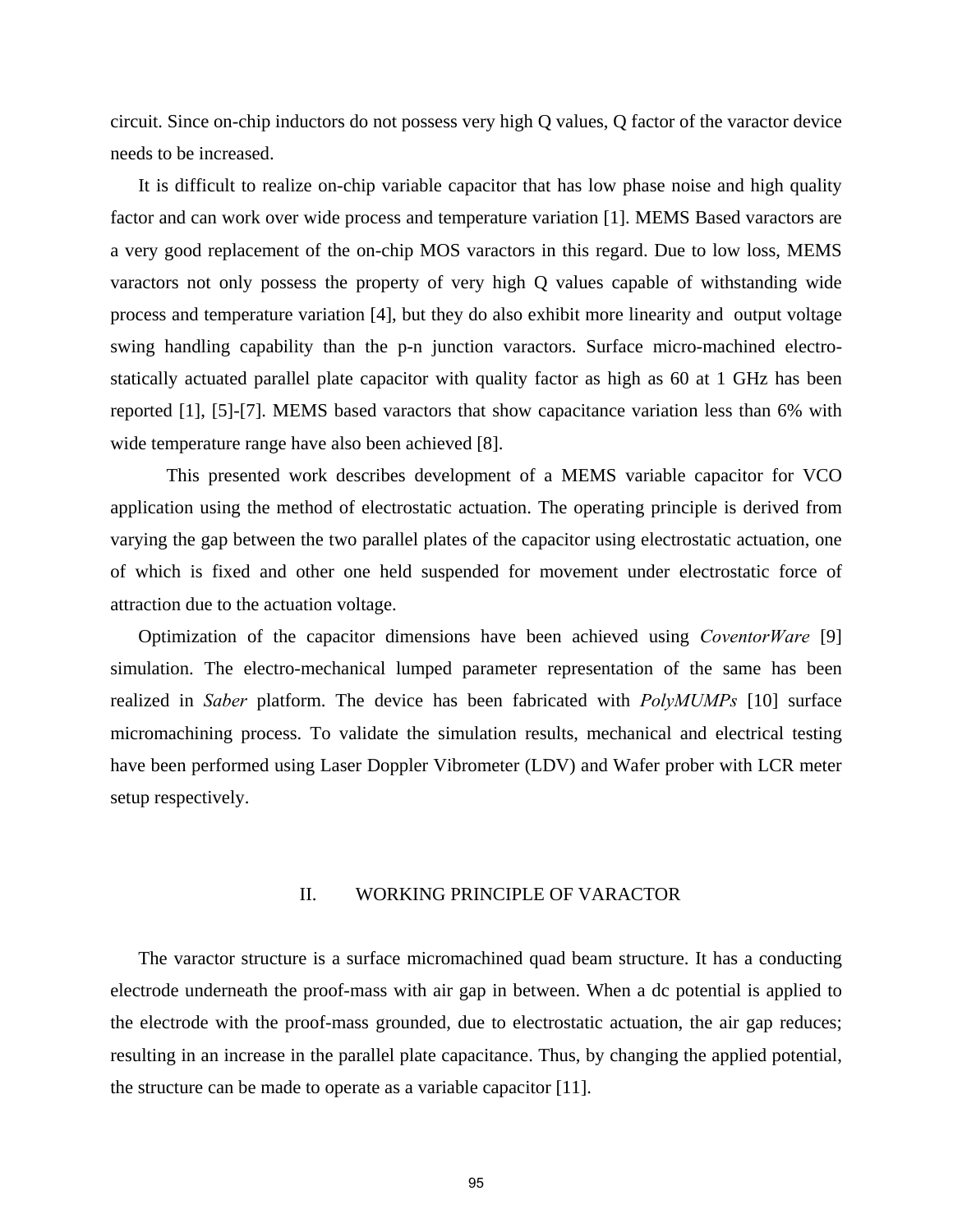The value of the capacitance between the two plates can be written as [12]

$$
C = \frac{\varepsilon_0 A}{(x_0 - x)}\tag{1}
$$

where  $\varepsilon_0$  is the permittivity of free space, *A* is the overlapping area between the two parallel plates,  $x_0$  is the initial gap between the two plates and x is the deflection due to the applied actuation voltage.

Considering a spring-mass model of the varactor structure as shown in fig. 1, the steady deflection of the moving plate due to an applied voltage *V* is found using the balance between the electrostatic force and the restoring elastic force in the deflected beam [13]

$$
\frac{\varepsilon_0 W w V^2}{\left(x_0 - x\right)^2} = kx\tag{2}
$$

where *W* and *w* are the length and breadth of the plates and *k* is spring constant.



Figure 1. Spring-mass model of the varactor structure

It can be shown by solving equation (2) that if the applied voltage is limited within a critical value, called the *pull-in voltage*, the deflection of the moving plate is also limited to steady values within  $x_0/3$ , and if the voltage exceeds the pull-in limit, the moving plate crashes on the bottom plate [13]. The pull-in voltage is given by

$$
V_p = \sqrt{\frac{8kx_0^3}{27Ww\varepsilon_0}}
$$
 (3)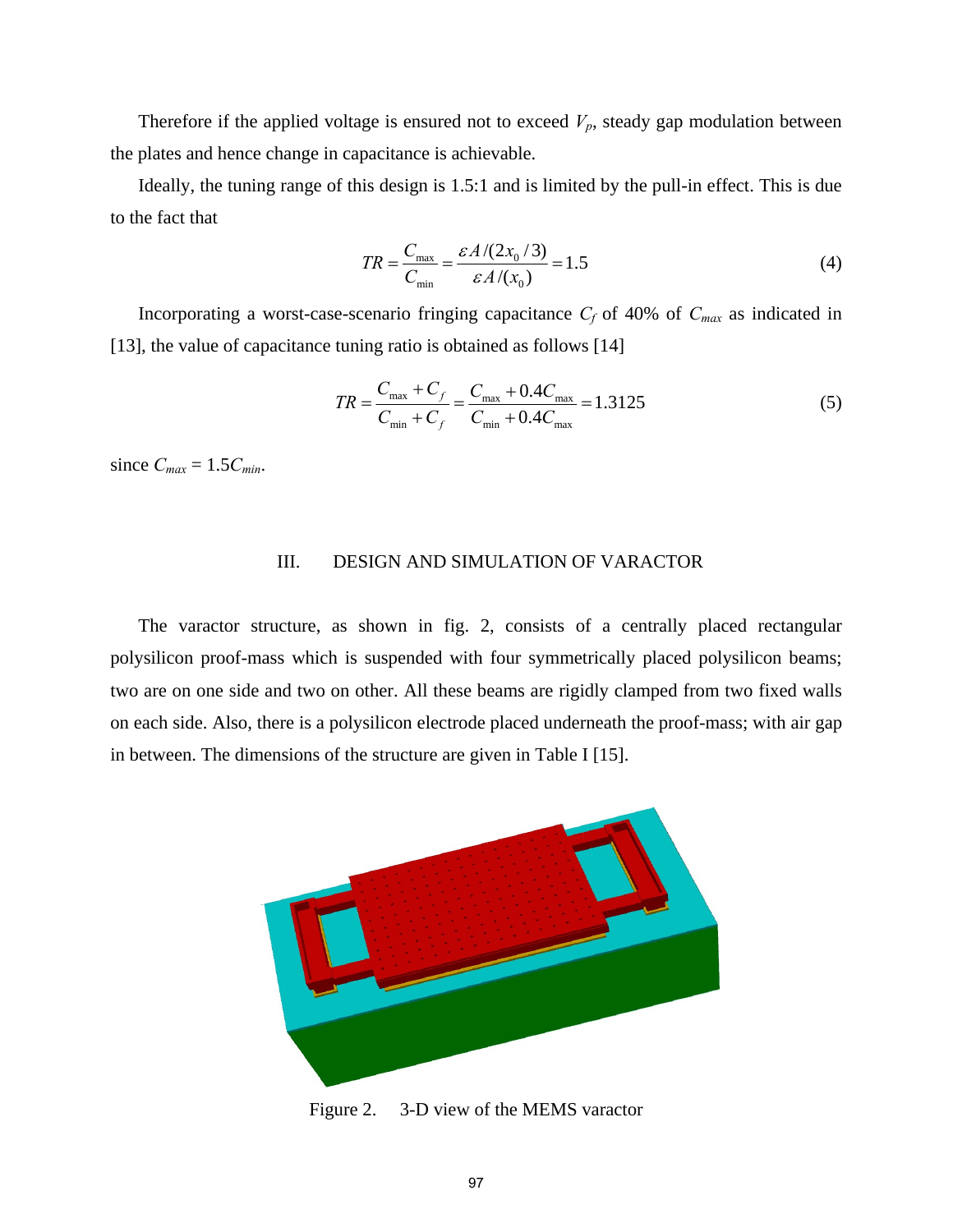| Silicon substrate          | $648 \mu m \times 288 \mu m \times 20 \mu m$         |
|----------------------------|------------------------------------------------------|
| Nitride                    | $648\mu$ m $\times$ 288 $\mu$ m $\times$ 0.6 $\mu$ m |
| <b>Actuation electrode</b> | $320 \mu m \times 220 \mu m \times 0.5 \mu m$        |
| Proof-mass                 | $350 \mu m \times 250 \mu m \times 2 \mu m$          |
| Beam                       | $100 \mu m \times 20 \mu m \times 2 \mu m$           |
| No. of beams               |                                                      |

Table1. Design parameters of the MEMS varactor

To realize the MEMS varactor model in *Saber* software, parallel conductor plates and clamped beams have been clubbed together and assigned with a particular point as knot in the 3 dimensional space as shown in fig. 3.



Figure 3. System model of the quad-beam varactor in *Saber*

Small signal frequency analysis of the structure has been done in *Saber*. The simulated vibration spectrum showing the first three harmonics at 36.096 kHz, 188.68 kHz and 457.47 kHz is given in fig. 4. The corresponding mode shapes at the three modes of vibration is shown in figures 5, 6 and 7 respectively.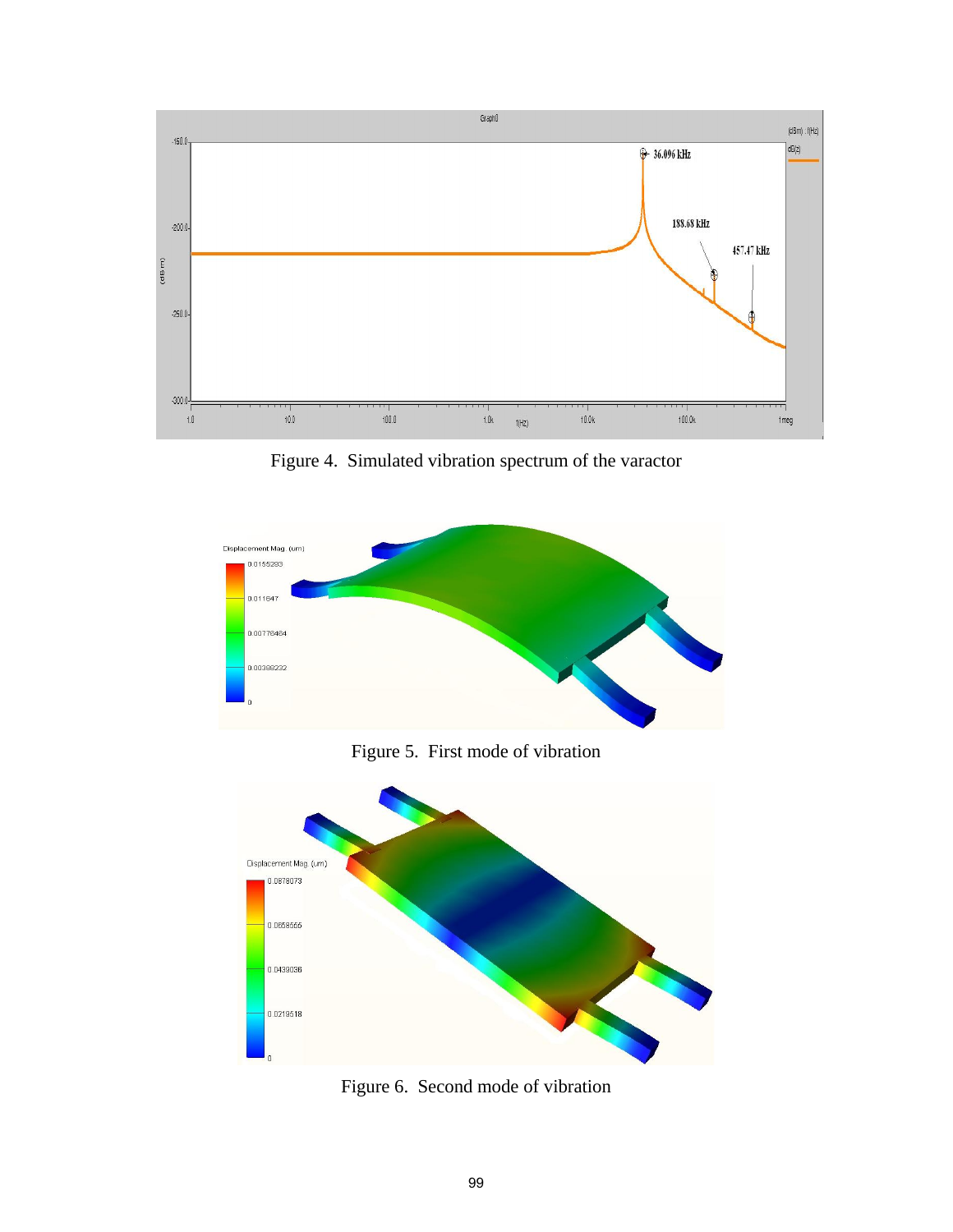

Figure 7. Third mode of vibration

The pull-in voltage is simulated in *Saber* using "*Arc Length Continuation Voltage with Position Input*" model which overcomes the typical convergence discontinuities during pull-in by moving along the force balance curve. The variation of beam deflection with the actuation voltage for the structure, obtained from *Saber Architect* simulation is presented in the fig. 8. A semi-analytical model of the pull-in voltage can be obtained from [16] which calculated the total potential energy content of a fixed-fixed beam subjected to electrostatic without considering the fringing field effects, and then a correction factor is applied to account for the fringing field effects. The first-order fringing field effects have been approximately compensated by an effective beam width. Following [16], the pull-in voltage can be calculated from:

$$
V_P = \sqrt{\frac{1}{\left(1 + 0.65 \frac{x_0}{w}\right)}} \times \sqrt{\frac{c_1 E h^3 x_0^3}{\varepsilon_0 l^4} + c_2 \frac{(1 - v)x_0 h \sigma_0}{\varepsilon_0 l^2}}
$$
(6)

where the constants  $c_1=11.7$  and  $c_2=3.6$ , *E* is the Young's modulus and *v* is the Poisson's ratio,  $x_0$  is the gap between the two parallel plate, *l* and *h* is the beam length and width respectively, *w* is the thickness of the beam and  $\varepsilon_0$  is the permittivity of free space.

From fig. 8, we find the pull-in voltage of the device is about 8.81 volts.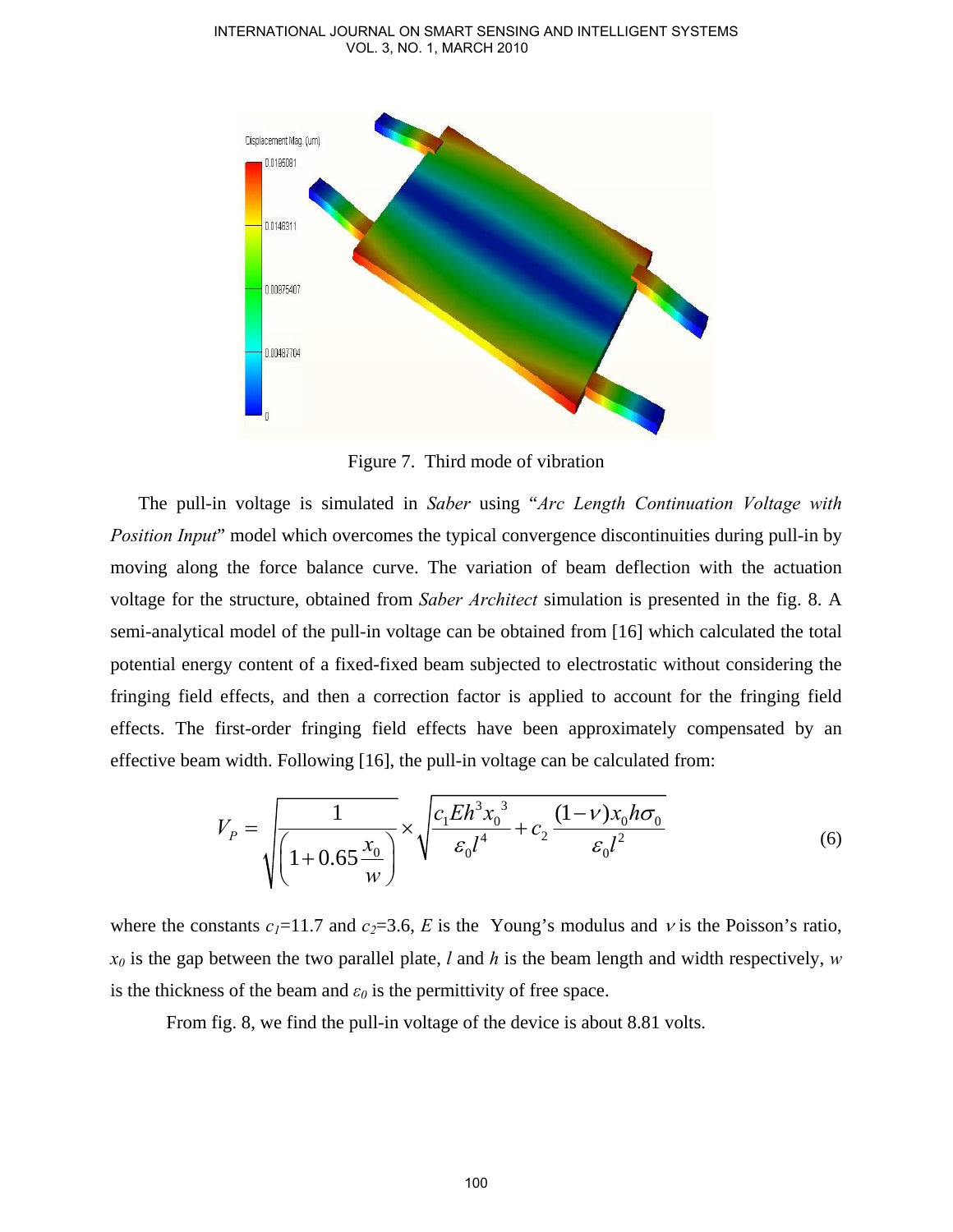

Figure 8. Variation of deflection with applied voltage for pull-in detection

To determine the voltage versus capacitance characteristics of the particular device, we applied a voltage sweep between the two plates of the varactor and the simulated C-V characteristic is as shown in fig. 9. From the plot we find that the maximum capacitance available from the device is about 574.29fF and the minimum value around 387.37fF. The capacitance ratio for the device is therefore about 1.48:1.



Figure 9. Capacitance variation with actuation voltage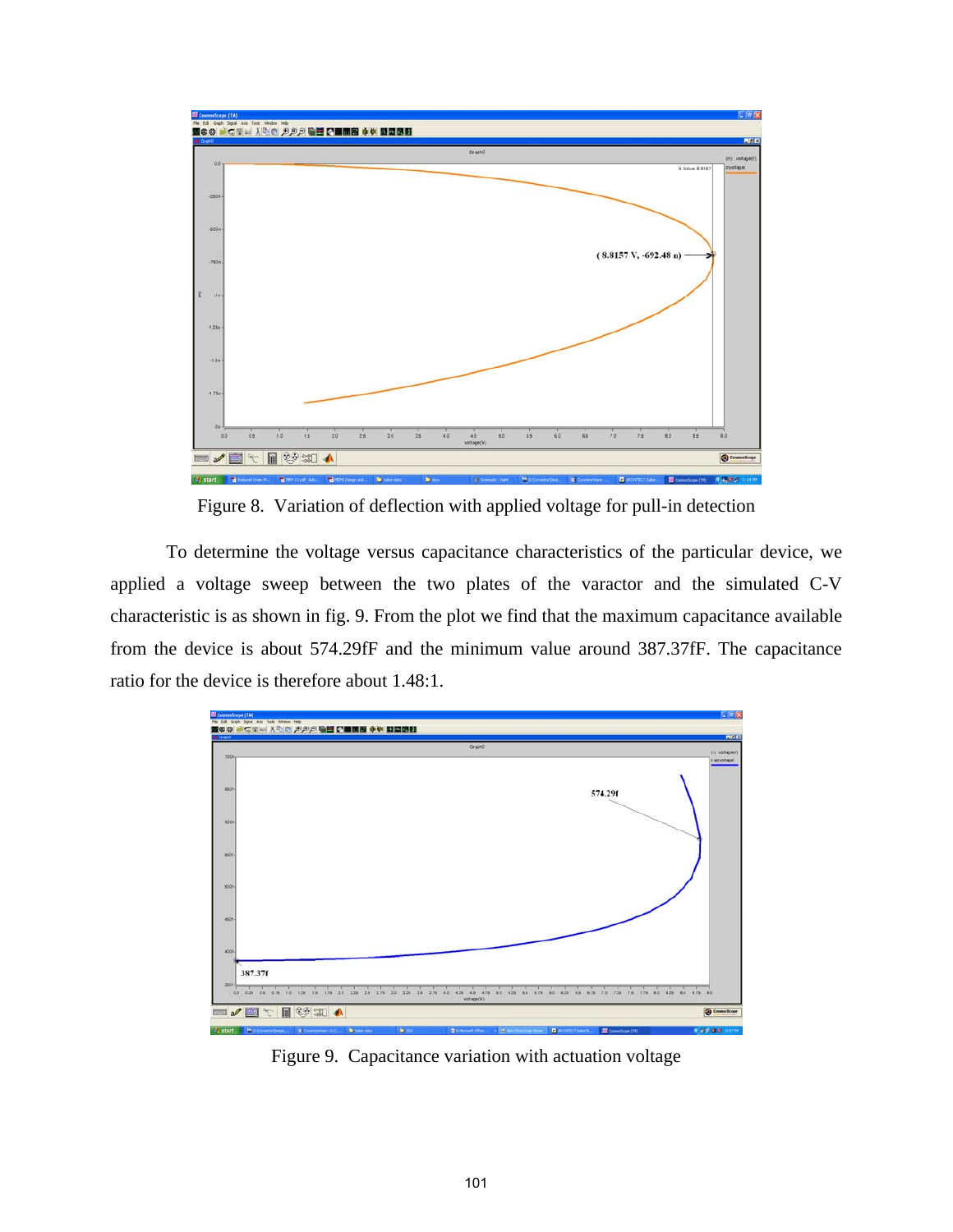# IV. FABRICATION OF VARACTOR STRUCTURE

The structure has been fabricated using standard *PolyMUMPs* surface micro-machining process. The layout of the varactor, designed in L-Edit [17] (Tanner tool) is shown in fig. 10. Silicon wafer is used as the substrate material and Silicon Nitride as an insulating layer on top of the substrate. *PolyMUMPs* is a surface micro-machined CMOS compatible process where all the electrical connections are taken from the first conformal polysilicon layer named as *Poly0*, the bottom plate of the varactor is also realized using the same *Poly0* layer. This bottom plate is fixed on the substrate; the other flexible plate of the varactor is realized with the *Poly1* layer. The *Poly1* layer has been selectively etched using the Deep Reactive Ion Etching (DRIE) process to realize the quad-beam proof mass structure and it is fixed to the substrate employing the Anchor process. The electrical connection from the *Poly1* layer is breached through the anchors to *Poly0* layer. Perforations are added to the *Poly1* layer using the *Hole1* masking layer to help in releasing the proof-mass structure from stiction. These also help to reduce the squeezed film air damping in the gap between proof-mass and electrode. The SEM image of the fabricated structure has been shown in Fig. 11.



Figure 10. Layout of the quad-beam varactor structure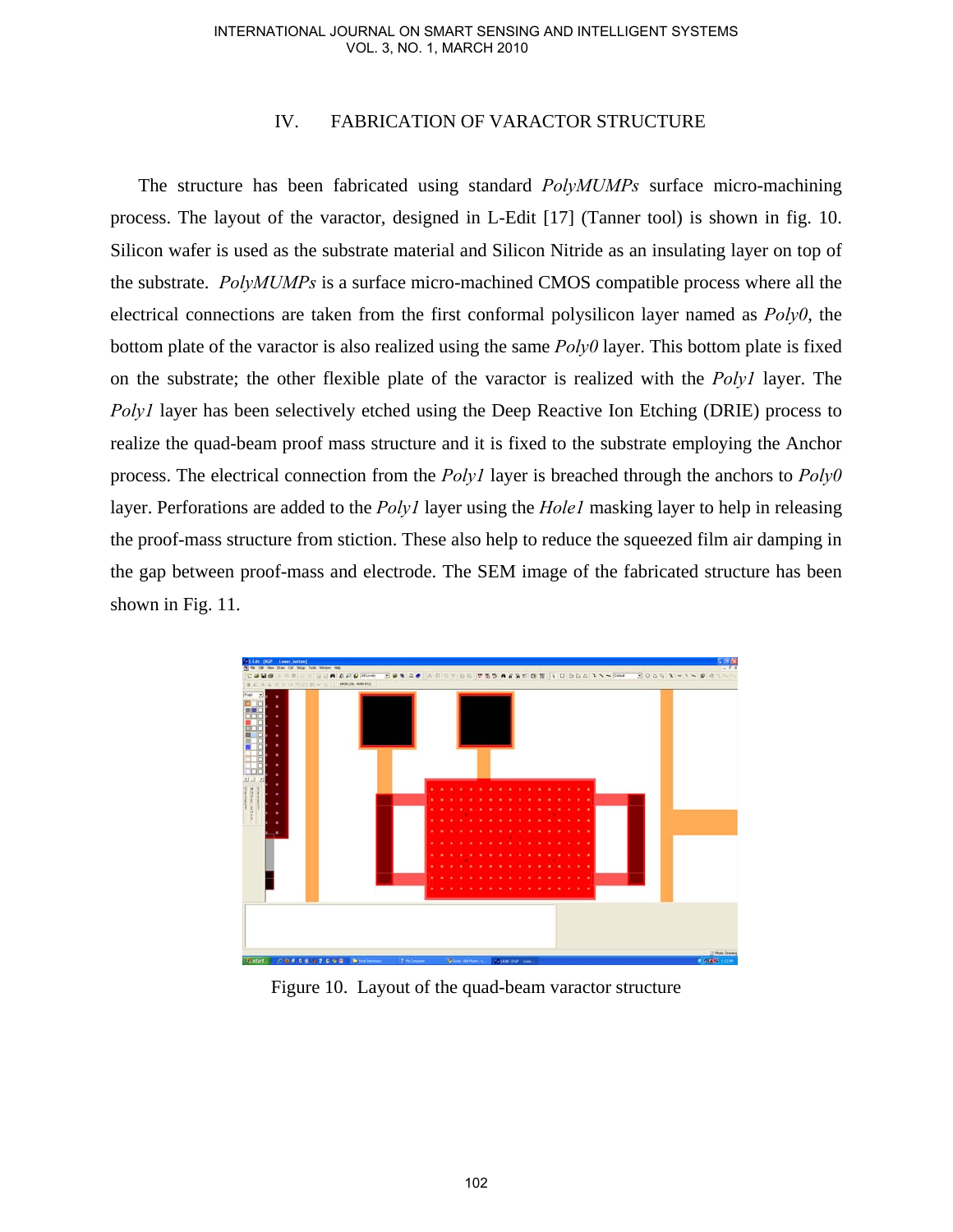

Figure 11. SEM image of the fabricated varactor structure

# V. TESTING AND CHARACTERIZATION OF VARACTOR

The Mechanical and electrical tests has been performed on the varactor to examine the characteristics of the structure. Voltage actuation method has been used to detect the mechanical vibrations of the varactor. Small signal frequency sweep has been imposed over a dc actuation voltage to observe the frequency response of the particular structure. The out-of-plane vibration amplitude response has been recorded for the frequencies of the signal. Polytec made Laser Doppler Vibrometer (LDV) has been used to detect the displacement of the structure in the out of plane direction. The LDV uses Doppler frequency shift method to calculate displacement due to external excitation at the point on the where the laser pointer is focused. The vibration spectrum of the MEMS varactor with applied external excitation has been shown in fig 12. The first mode of vibration of the structure at 27.5 kHz which is obtained from LDV is given in fig. 13.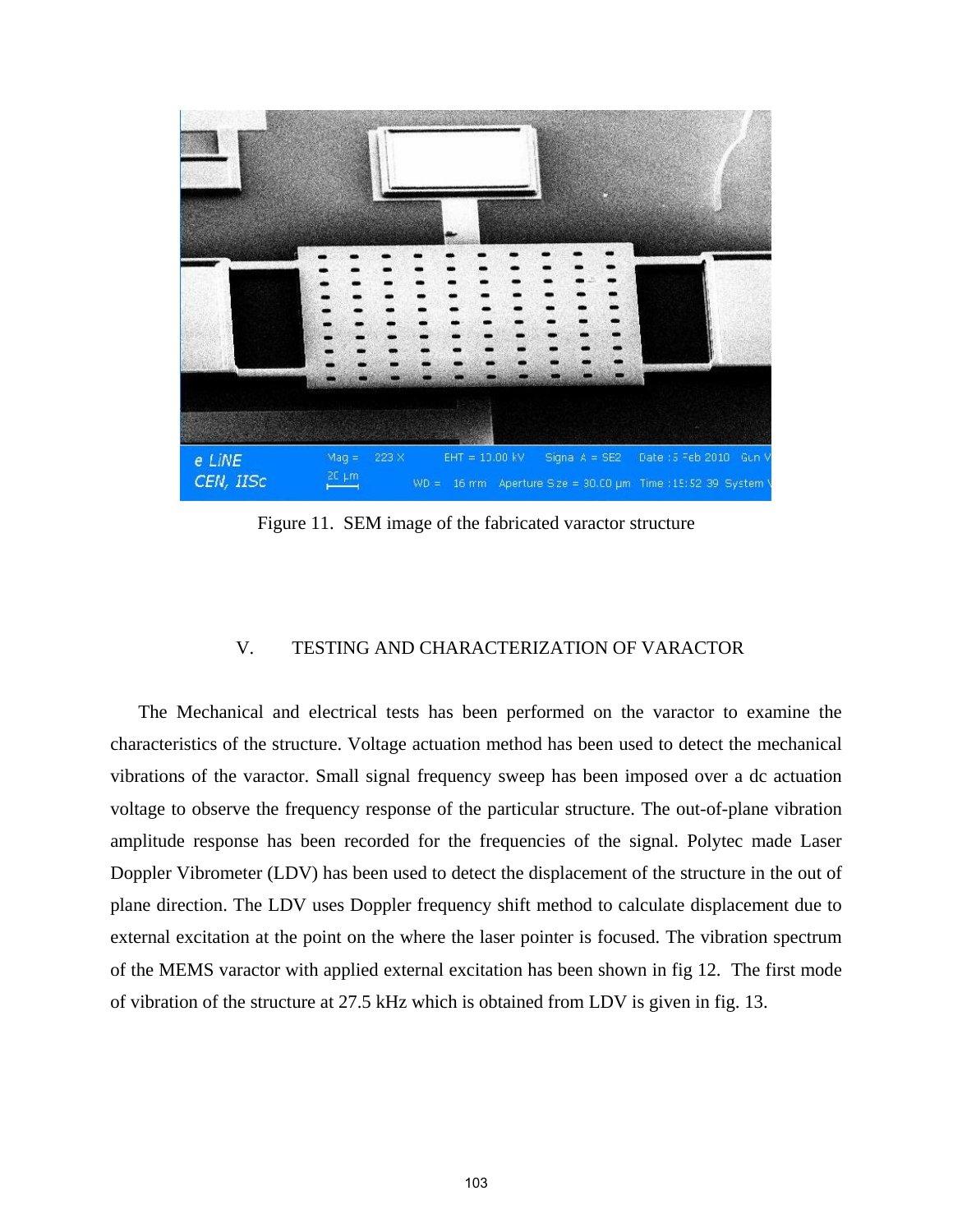





Figure 13. First mode of vibration

The variation of capacitance with actuation voltage of the structure has been performed using a DC probe station manufactured by Sus-Microtec, DC voltage source and a LCR meter manufactured by Agilent. To measure the C-V characteristics, the bottom fixed plate of the varactor has been grounded and the required voltage sweep from 0 volt to 9 volt has been applied to the top suspended electrode using the probes. A small AC signal of 5MHz has been imposed on the DC actuation voltage to measure the capacitance. Open circuit offset measurement corrections were made before recording the capacitance values. The capacitance of the varactor with change in voltage has been observed and plotted by the LCR meter as shown in fig. 14.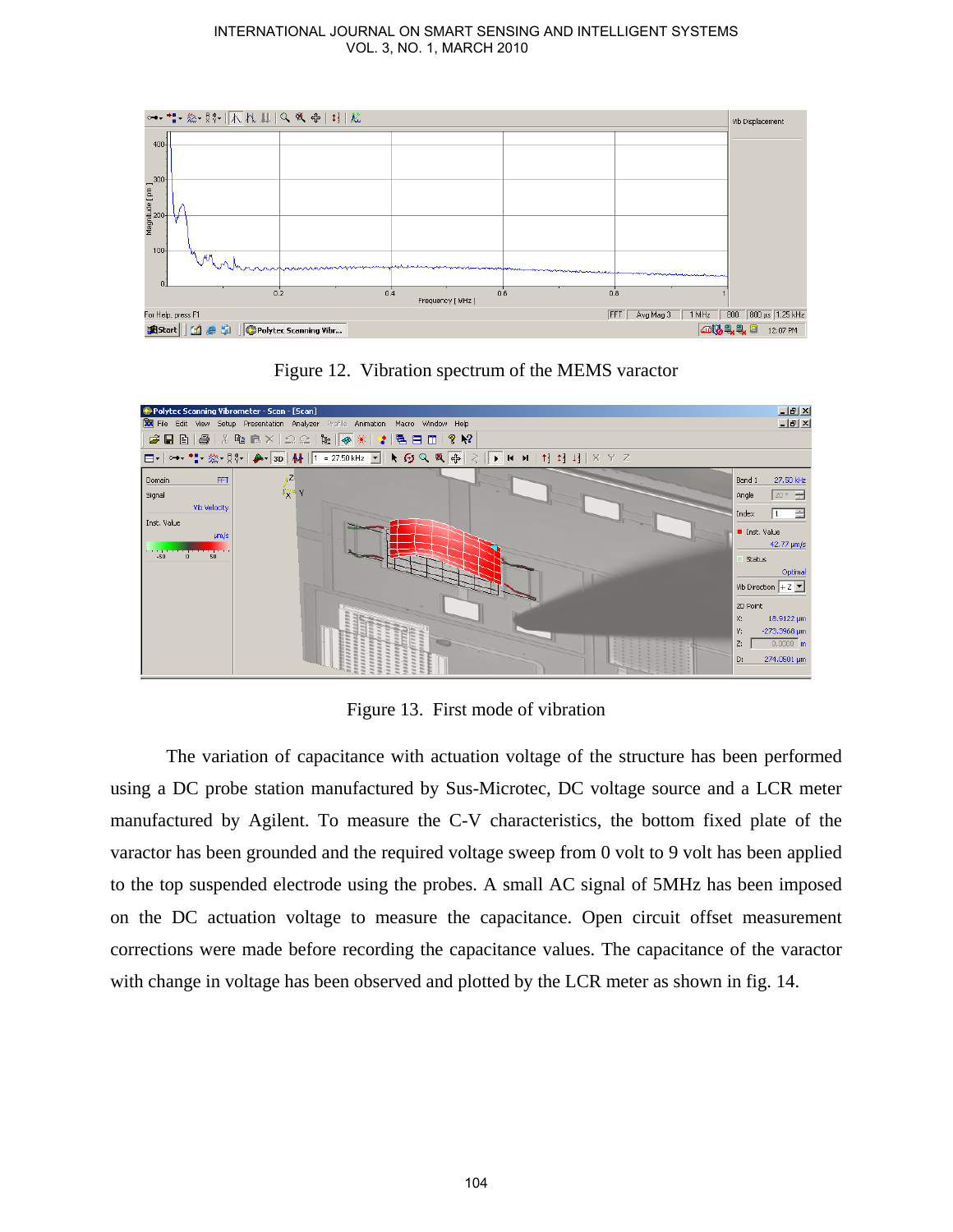Development and Characterization of Surface Micro-Machined Mems Based Varactor



Figure 14. Measured capacitance variation with applied voltage

From the measured capacitances, the maximum and minimum capacitances available from the device are 0.80pF and 0.56pF respectively.

# VI. DISCUSSIONS

This paper presents the development of a MEMS varactor including design, simulation, fabrication process and functional testing. A comparison between the simulated and tested results is mentioned below.

The fundamental mode of vibration from LDV measurements is found within 24% tolerance from the simulation result as mentioned in Fig. 4. The variation in the value is quite acceptable as test condition includes unavoidable environmental perturbations, damping and process variations which are not considered in the simulation. Also, the variation of capacitance with actuation voltage as obtained from testing and depicted in fig. 14 shows that the capacitance tuning ratio of the Varactor is about 1.43:1 which greatly conforms to the simulation values. The sudden change in the measured capacitance at around 8.2 volts manifests the pull-in condition.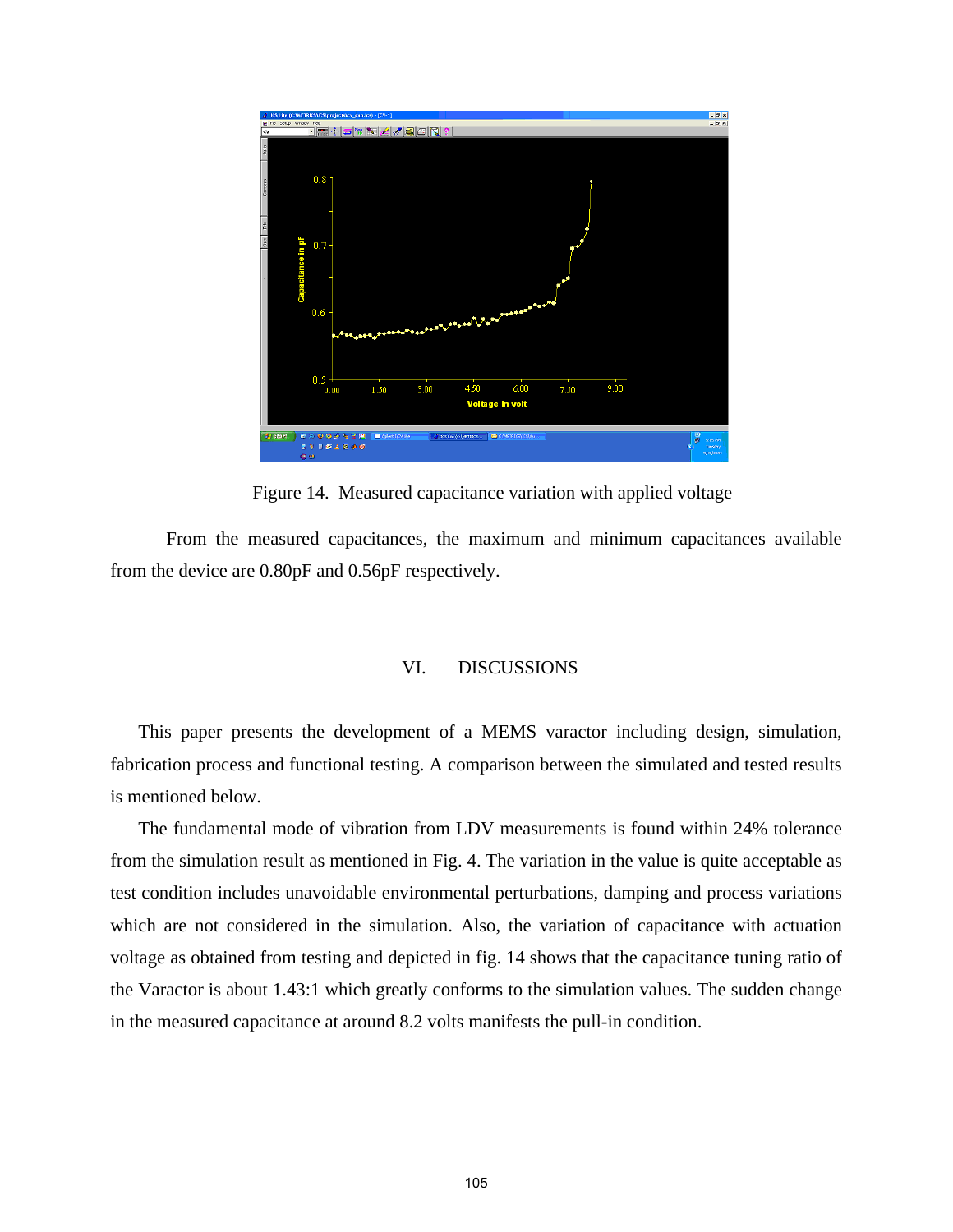## ACKNOWLEDGEMENT

We would like to acknowledge Prof. Rudra Pratap and Prof. Navakanta Bhatt and the groupmembers for their support and help in performing the tests at IISc, Bangalore. We also thank National Programme on Micro and Smart Systems (NPMASS) for sponsoring projects on MEMS based varactors at Advanced Technology Development Centre, IIT Kharagpur.

# REFERENCES

[1] Aleksander Dec and Ken Suyama, "Microwave MEMS-Based Voltage-Controlled Oscillators", IEEE Transaction On Microwave Theory And Techniques, vol. 48, no. 11, pp. 1943-1949, Nov 2000.

[2] Aleksander Dec and Ken Suyama, "Micromachined Electro-Mechanically Tunable Capacitors and Their Applications to RF IC's ", IEEE Transaction On Microwave Theory And Techniques, vol. 46, no. 12, pp. 2587-2596, Dec. 1998.

[3] Thomas H. Lee and Ali Hajimiri, "Oscillator Phase Noise: A Tutorial", IEEE Journal of Solid State Circuits, vol. 35, no. 3, pp. 326-336, March 2000.

[4] A Ray Chaudhuri, S. Chakraborty, A Bhattacharya, R. Ray Chaudhuri and T. K. Bhattacharyya, "System Level Realization and Analysis of MEMS Integrated Voltage Controlled Oscillator", IEEE Applied Electromagnetics Conference (AEMC 09), Dec. 2009.

[5] Young, D. and Boser, B., "A micromachined variable capacitor for monolithic low-noise VCOs.", IEEE Solid State Sensor and Actuator Conference, pp 86-89, 1996.

[6] Prabir K. Saha, Ashudeb Dutta, Tarun K. Bhattacharyya and Amit Patra, "Effects of active Q enhancement on oscillator phase noise: an analysis", Analog Integrated Circuits and Signal Processing, vol. 52, Issue 3, pp: 99 – 107, September 2007.

[7] A Dec and Ken Suyama, "RF micromachined varactor with wide tuning range", IEEE RFIC symp. Dig 1, pp 309-312, June 1998.